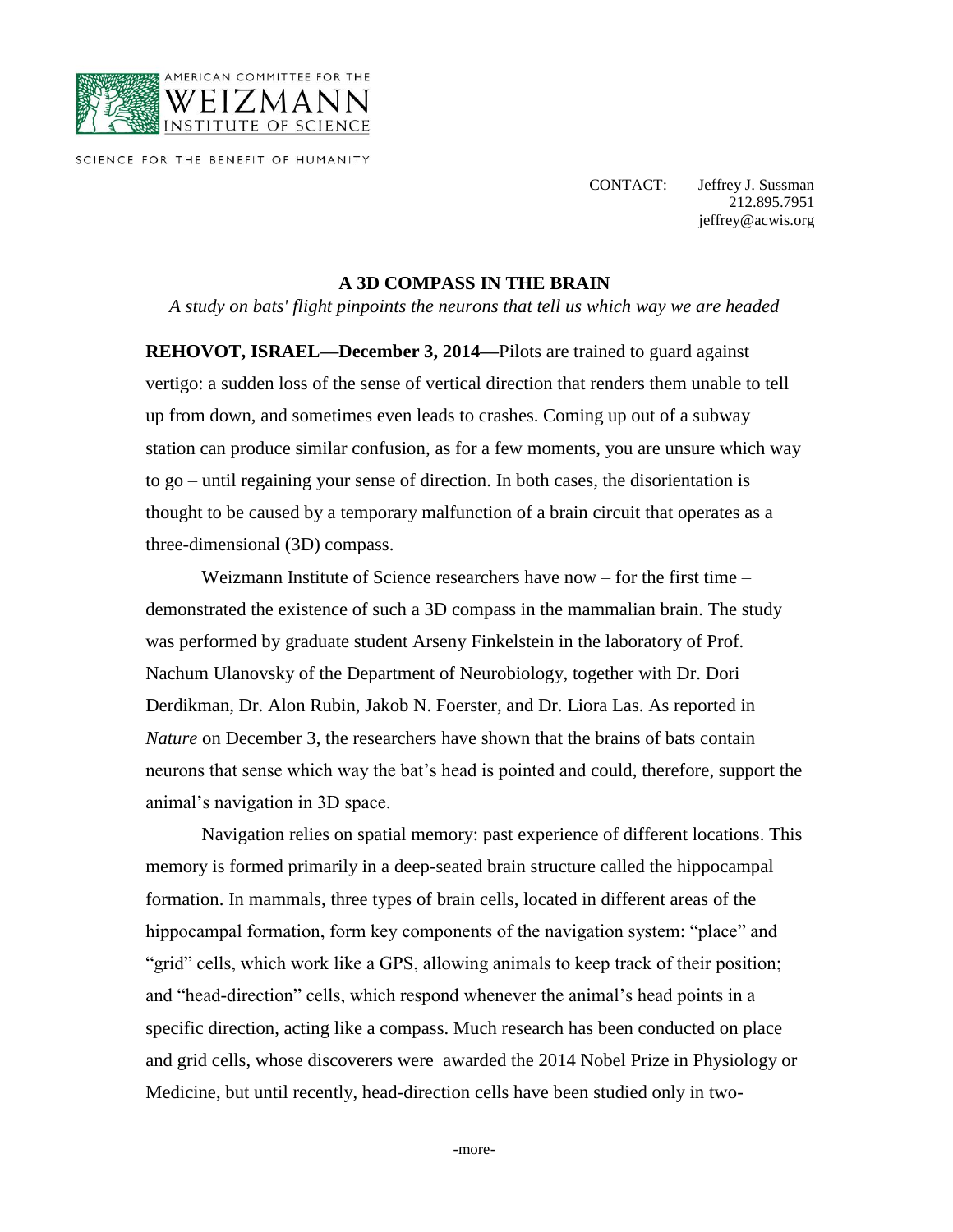dimensional (2D) settings, in rats, and very little was known about the encoding of 3D head direction in the brain.

To study the functioning of head-direction cells in 3D, the Weizmann scientists developed a tracking apparatus that allowed them to video-monitor all the three angles of head rotation – in flight terminology, yaw, pitch, and roll – and to observe the movements of freely behaving Egyptian fruit bats. At the same time, the bats' neuronal activity was monitored via implanted microelectrodes. Recordings made with the help of these microelectrodes revealed that, in a specific sub-region of the hippocampal formation, neurons are tuned to a particular 3D angle of the head: certain neurons became activated only when the animal's head was pointed at that 3D angle.

The study also revealed, for the first time, how the brain computes a sense of the vertical direction, integrating it with the horizontal. It turns out that in the neural compass, these directions are computed separately, at different levels of complexity. The scientists found that head-direction cells in one region of the hippocampal formation became activated in response to the bat's orientation relative to the horizontal surface – that is, facilitating the animal's orientation in two dimensions – whereas cells responding to the vertical component of the bat's movement – that is, a 3D orientation – were located in another region. The researchers believe that the 2D head-direction cells could serve for locomotion along surfaces, as happens in humans when driving a car, whereas the 3D cells could be important for complex maneuvers in space, such as climbing tree branches or, in the case of humans, moving through multi-story buildings or piloting an aircraft.

By further experimenting on inverted bats – those hanging head-down – the scientists were able to clarify how exactly the head-direction signals are computed in the bat brain. It turned out that these computations are performed in a way that can be described by an exceptionally efficient system of mathematical coordinates (the technical term is "toroidal"). Thanks to this computational approach used by their brains, the bats can efficiently orient themselves in space, whether they are moving head up or down.